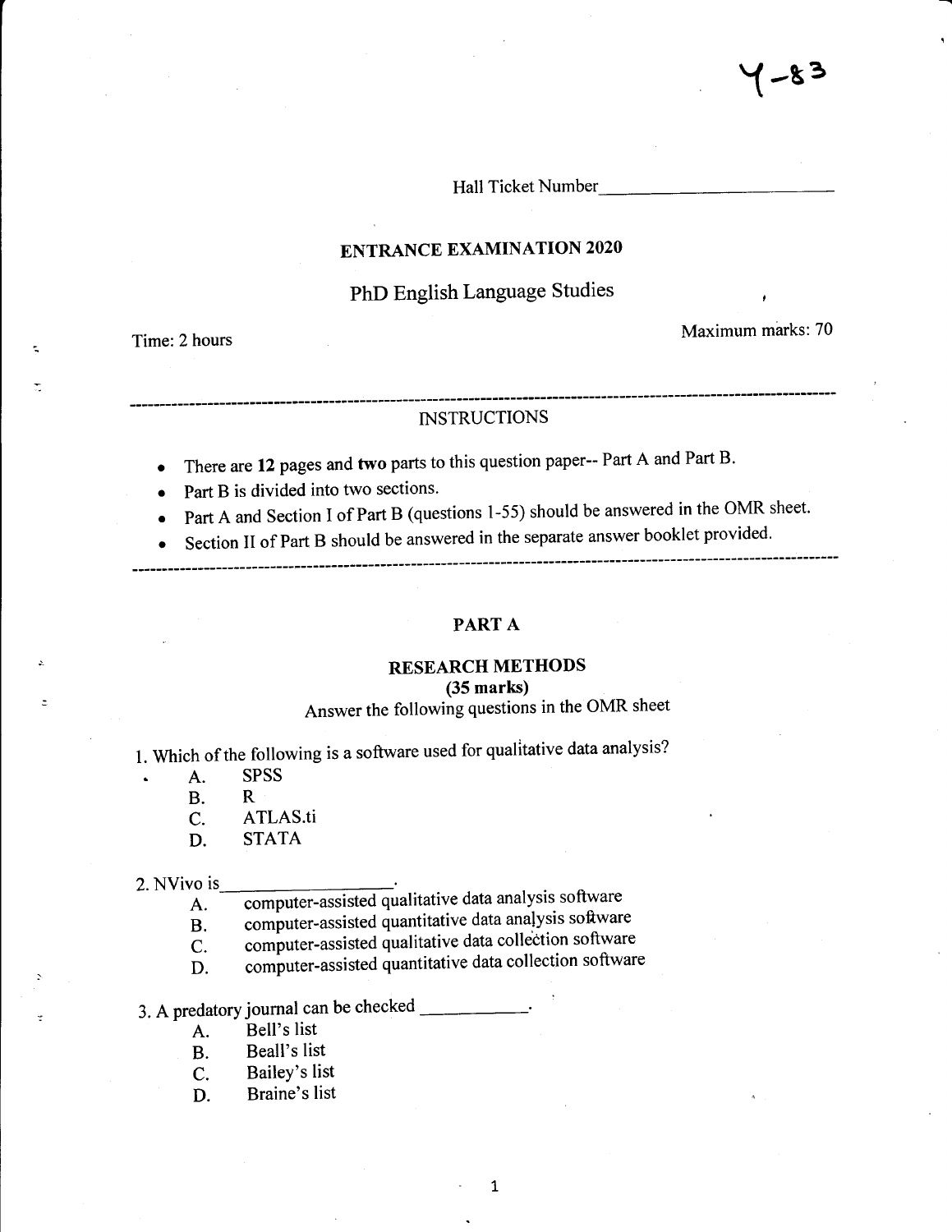4. The maximum number of words that can be quoted without giving page numbers to avoid plagiarism is \_\_\_\_\_\_\_\_\_\_\_\_\_\_.

A. 10

B. 15 C. 8

D. 5

5. If a reader wants to know if the research can be replicated, which part of the research report should he/she go to?

A. literature review

B. results and discussion

C. methodology

D. introduction

6. The goal of a study that conducts a survey could be:

i) to know facts about present situation

ii) to compare the present position with standard norms

iii) to identify the means of improving the present situation

iv) to criticise the present situation

A. (i) and  $(iv)$ 

B. (i) and (ii)

C. (i), (ii) and (iii)

D. (i), (ii) and (iv)

7. When a research design consists of two groups, one of which receives intervention while the other does not, it is called \_\_\_\_\_\_\_\_\_\_\_\_\_\_\_.

A. Double control design

B. Comparative design

C. Control design

D. Placebo design

8. Which bibliographic entry below has been correctly written according to the APA VI style of referencing?

- A. Kachru, B.B. (1985). Standards, codification and sociolinguistic realism: The English language in the outer circle. In R. Quirk and H.G. Widdowson (Eds.), *English in the world: Teaching and learning the language and literatures* (pp. 11-30). Cambridge: Cambridge University Press.
- B. Kachru, B.B. (1985). Standards, codification and sociolinguistic realism: The English language in the outer circle, In R. Quirk and H.G. Widdowson (Eds.), *English in the world: Teaching and learning the language and literatures.* Cambridge: Cambridge University Press. (pp. 11–30).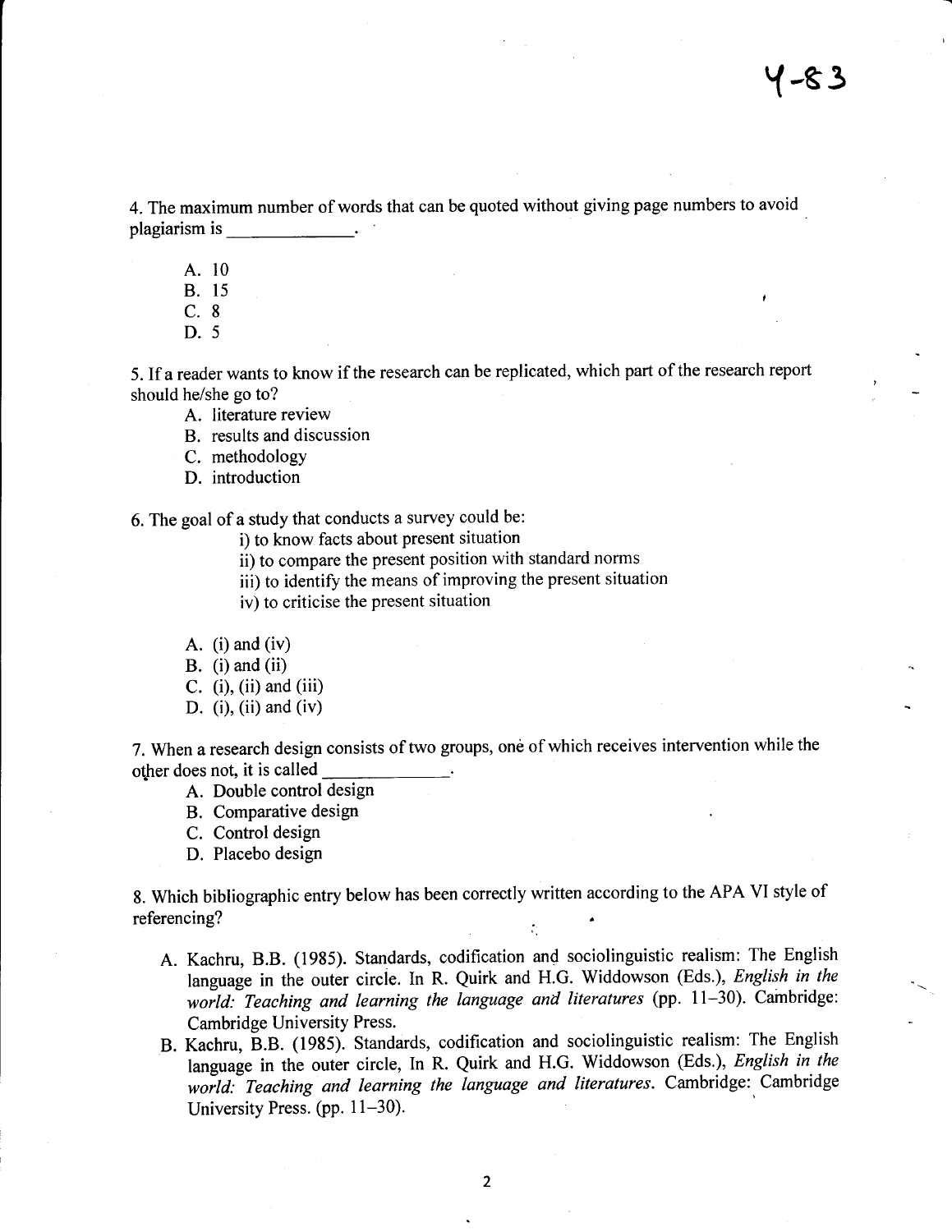- C. Kachru, B.B. (1985). Standards, codification and sociolinguistic realism: The English language in the outer circle. In R. Quirk and H.G. Widdowson (Eds.), English in the world: Teaching and learning the language and literatures (pp. 11-30). Cambridge: Cambridge University Press.
	- D. Kachru, B.B. (1985). 'Standards, codification and sociolinguistic realism: The English language in the outer circle', In R. Quirk and H.G. Widdowson (Eds.), *English in the*  world: Teaching and learning the language and literatures (pp. 11-30). Cambridge: Cambridge University Press.

9. 'Authentic materials result in better language learning than materials developed for classroom use. This can be the hypothesis of:

i) Exploratory research

ii) Experimental research

The correct answer here is:

A. only (i)

B. only (ii)

C. both (i) and (ii)

D. neither (i) nor (ii)

10. The goal of a study that conducts a survey could be:

i) to know facts about present situation

ii) to compare the present position with standard norms

iii) to identify the means of improving the present situation

iv) to criticise the present situation

The correct answer here is:

A. (i) and  $(iv)$ 

 $B.$  (i) and (ii)

C.  $(i)$ ,  $(ii)$  and  $(iii)$ 

D. (i), (ii) and (iv)

11. Which of the following is not a research design?

A. Experimental

B. Exploratory

C. Ethnography

D. Cross-sectional

12. Which of the following would be fully natural learner data for a corpus?

i) data produced by learners for authentic communication purposes

ii) open-ended elicited data such as written compositions and interviews iii) data from fill-in-the-blanks exercises where learners choose from options

The correct answer here is:

A. only (i)

B. only (ii)

C.  $(i)$  and  $(ii)$ 

D. (i), (ii) and (iii)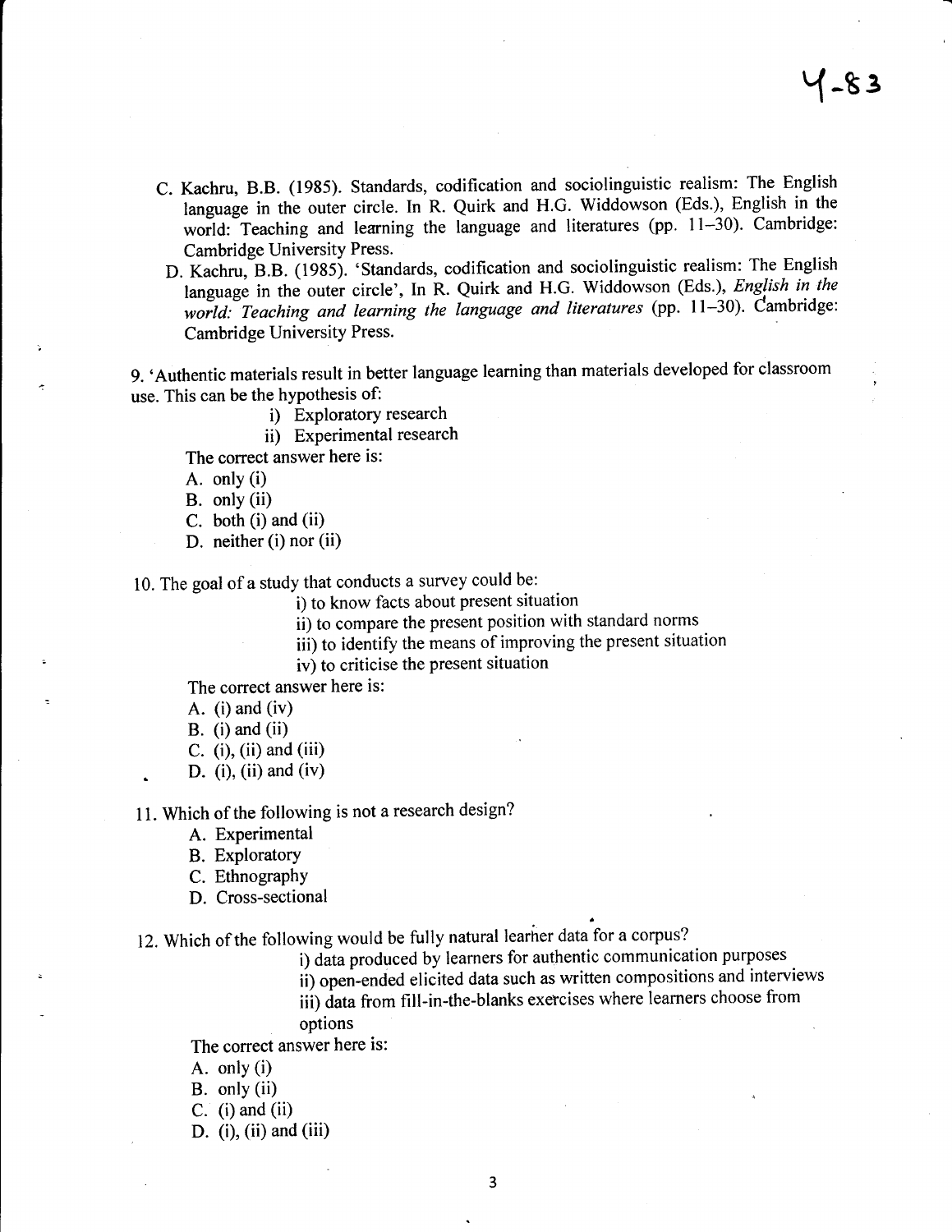13. The purpose of a researcher's diary is to  $\blacksquare$ 

- A. provide theoretical support
- B. enable triangulation
- c. provide secondary data
- D. justify actions taken

14. Language data collected from classrooms in which the researcher is also present leads to

- A. authentic information
- B. observer's paradox
- C. controlled data
- D. ethically correct data

15. When language change is observed by gathering data from different age groups at the same time, it is considered to be a  $A$ . real time study

- 
- B. generational study
- C. language acquisition study
- D. apparent time study

16. In a sociolinguistic interview for data collection, the introduction of personal and emotional topics enables the eliciting of \_\_\_\_\_ \_

- A. formal speech
- B. slow speech
- C. informal speech
- D. careful speech

17. Which of the following constitute secondary sources of data?

- i. Observation
- ii. Interviews
- iii. Earlier research
- iv. Attendance records
- v. Questionnaires

The correct answer here is:

- A. (i), (ii)
- B. (ii), (iii)
- C. (iii), (iv)
- D. (iv), (v)

W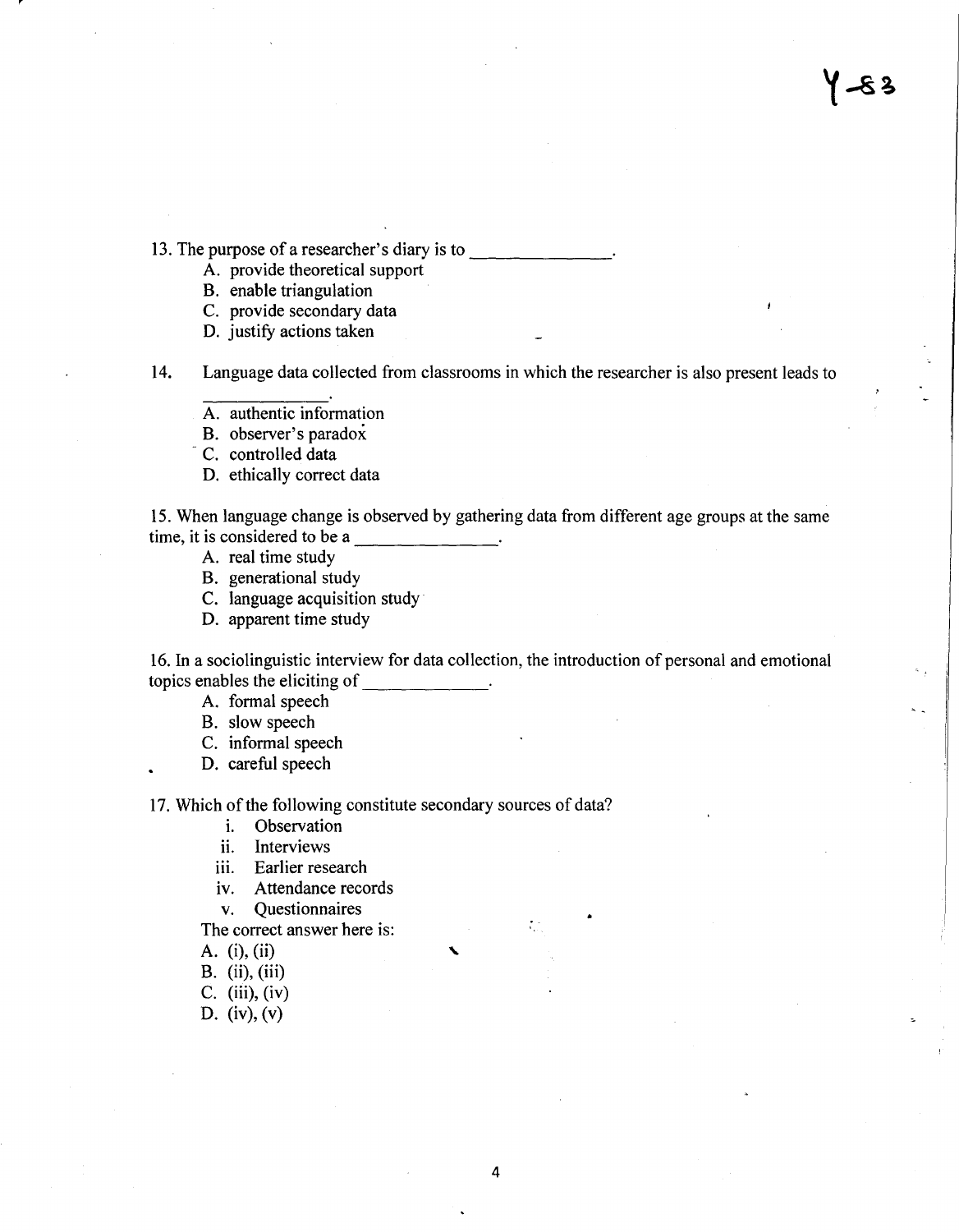18. A hypothesis is used in experimental research to define the relationship between

- $\overline{A}$ . variable(s) and variable(s)
- B. variable(s) and constant(s)
- C. constant(s) and constant(s)
- D. none of the above

19. The statement given below is a hypothesis of a particular study. Which type of hypothesis is this?

"There will be a difference between the performance of the Hindi-speaking group and the Telugu-speaking group on a post test."

- A. One-way hypothesis
- B. Directional hypothesis
- C. Non-directional hypothesis
- D. Null hypothesis

20. Obtaining 'Informed consent' falls in the realm of \_\_\_\_\_\_\_\_\_\_\_\_\_\_.<br>A. ethics in second language research

- ethics in second language research
- B. plagiarism in second language research
- C. analysis in second language research
- D. framing research questions in second language research

21. The mutually exclusive characteristics of the subjects of a research study are measured by

- A. ratio scale.
- B. ordinal scale.
- C. nominal scale.
- D. interval scale.

. 22. Match the following.

- i. Mode
- ii. Median
- 
- 

A. i-a; ii-b; iii-c; iv-d B. i-d; ii-c; iii-a; iv-b C. i-c; ii-b; iii-a; iv-d D. i-a; ii-c; iii-b; iv-d

a. the arithmetic average of all scores

 $\mathcal{C}^{\mathcal{C}}$ 

- b. the most important measure of dispersion
- iii. Mean c. the score at the centre of the distribution
- iv. Standard deviation d. the most frequent score

- 23. The most precise data in quantitative research is
	- A. nominal data
	- B. categorical data
	- C. ordinal data
	- D. interval data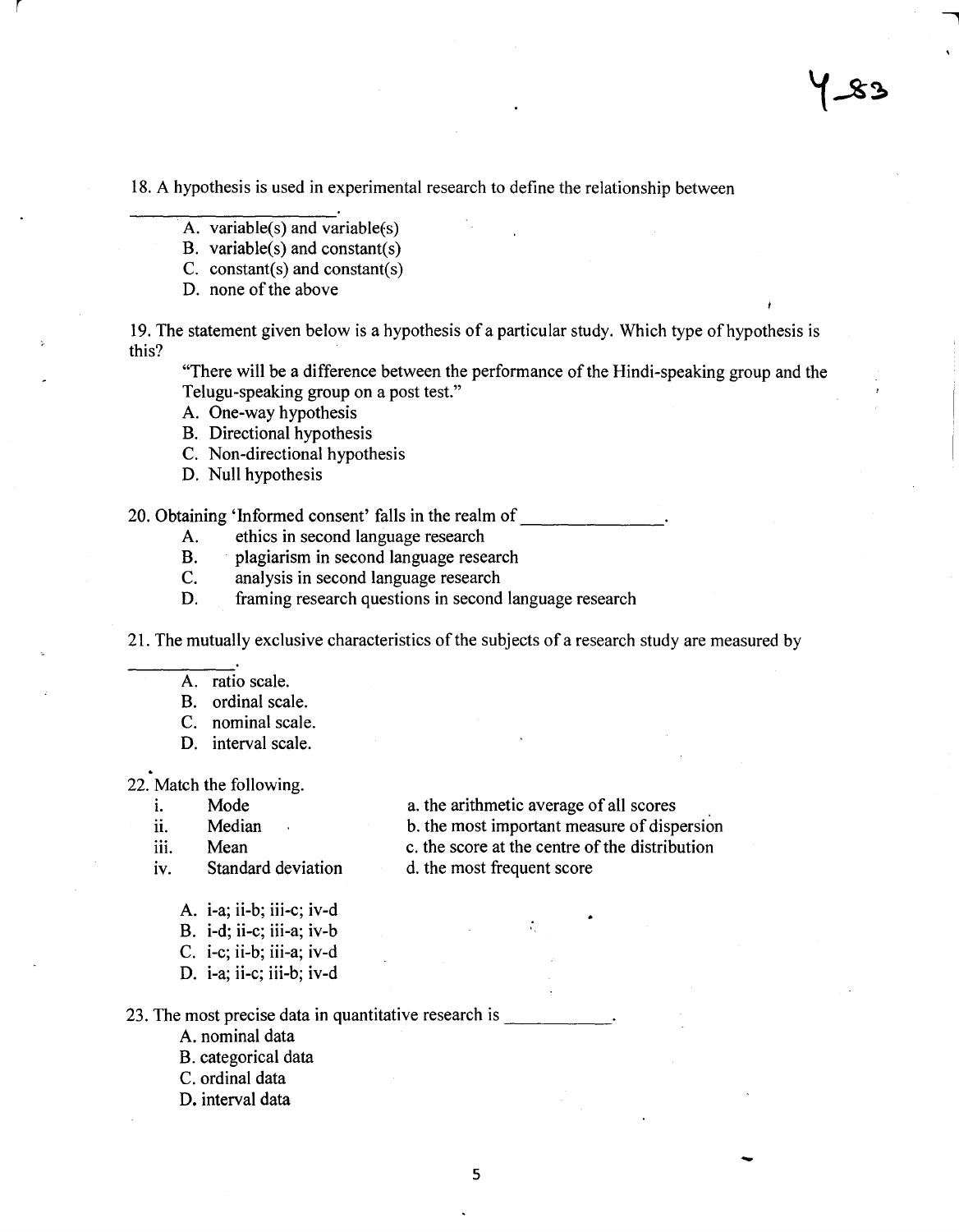24. Which of the following are types of non-probability sampling?

- i. Simple random sampling
- ii. Quota sampling
- iii. Cluster sampling
- iv. Snowball sampling

The correct answer here is:

- A. (i), (ii)
- B. (i), (iii)
- C. (iii), (iv)
- D. (ii), (iv)

25. Which of the following sets of descriptors are applicable to research?

- i. {systematic, rigorous, objective}
- ii. {random, subjective, descriptive}
- iii. {uncontrolled, unverified, exploratory}
- iv. {empirical, valid, critical}
- A. (i) and (ii)
- B. (i) and  $(iv)$
- C. (ii) and (iv)
- D. (iii) and  $(iv)$
- 26. In order to delimit the scope of a research study, some key terms are defined by the researcher for the specific purpose of the research. These are called \_\_\_\_\_\_\_\_\_\_
	- A. legal definitions
	- B. lexical definitions
	- C. operational definitions
	- D. conceptual definitions

27. The variable that changes the phenomenon under investigation is called the  $\frac{1}{\sqrt{1-\frac{1}{\sqrt{1-\frac{1}{\sqrt{1-\frac{1}{\sqrt{1-\frac{1}{\sqrt{1-\frac{1}{\sqrt{1-\frac{1}{\sqrt{1-\frac{1}{\sqrt{1-\frac{1}{\sqrt{1-\frac{1}{\sqrt{1-\frac{1}{\sqrt{1-\frac{1}{\sqrt{1-\frac{1}{\sqrt{1-\frac{1}{\sqrt{1-\frac{1}{\sqrt{1-\frac{1}{\$ 

- A. dependent variable
- B. extraneous variable
- C. intervening variable
- D. independent variable
- 28. Which of the following are in the right order?
	- A. discussion, procedure, method, results, analysis
	- B. results, procedure, analysis, discussion, method
	- C. analysis, method, results, procedure, discussion
	- D. method, procedure, results, analysis, discussion

t.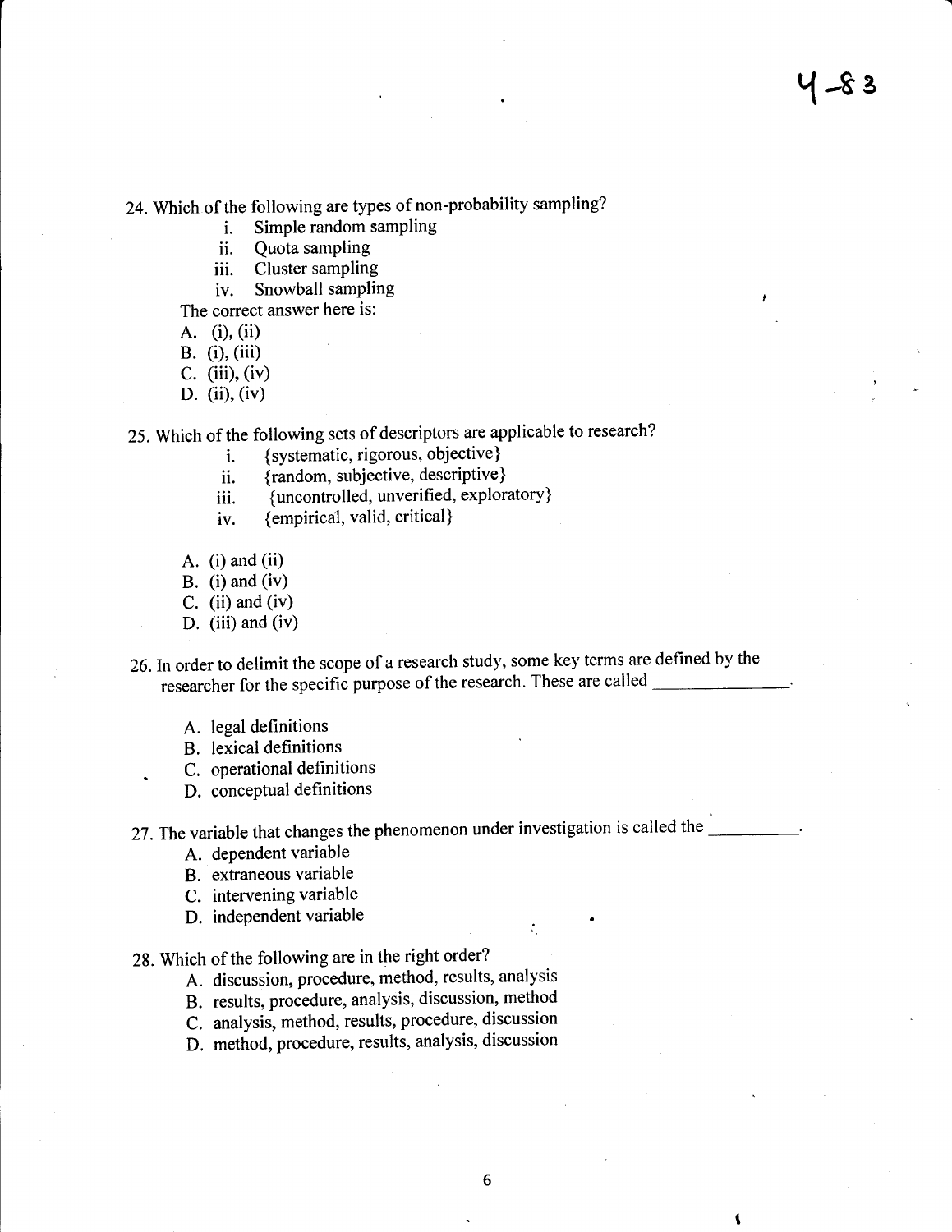29. Which of the following is done in the last phase of research?

- A. defining a problem
- B. stating an objective
- C. confirming a hypothesis
- D. gathering data.

30. In second language research, literature review does not:

- A. acquaint the researcher with previous work in the field.
- B. point to research gap in the field.
- C. alert the researcher to potential problems and pitfalls in the chosen area.
- D. justify the conclusion(s) reached after research.
- 31. Longitudinal study in research
	- A. follows a small number of learners over a considerable period of time
	- B. compares groups of learners at different proficiency levels
	- C. is always experimental
	- D. means working in a scientific way

32. In trying to answer research questions, we take \_\_\_\_\_\_\_\_\_\_\_\_\_\_\_\_\_\_\_\_\_\_\_\_\_\_\_\_ from the population and use it to learn something and make \_\_\_\_\_\_\_\_\_\_\_\_\_\_\_\_\_\_\_\_\_\_\_\_\_\_ about the population.

- A. a sample, an inference
- B. a sample, a guesswork
- C. an example, a calculation
- D. an example, an inference
- 

 $33.$   $\overline{\phantom{a}}$  is not used as a method in data collection.  $\overline{\phantom{a}}$  A. Survey questionnaire

- 
- B. Focus group interview
- C. Participant observation
- D. Research questions

Read the following description and answer the questions 34 and 35.

It is "a longitudinal approach (which) typically involves observing the development of linguistic performance, usually spontaneous speech of one subject, when the speech data are collected at specific intervals over a span of time". (Larsen-Freeman and Long, 1991)

- 34. This is a description of  $\qquad \qquad$ 
	- A. Case study method
		- B. Ethnographic method
		- C. Action research
		- D. Historical method

- 35. The nature of this research will be  $\frac{1}{2}$ . A. particularistic, imaginative and holistic.
	- B. particularistic, descriptive and holistic.
	- C. generalistic, descriptive and totalistic
	- D. generalistic, imaginative and totalistic.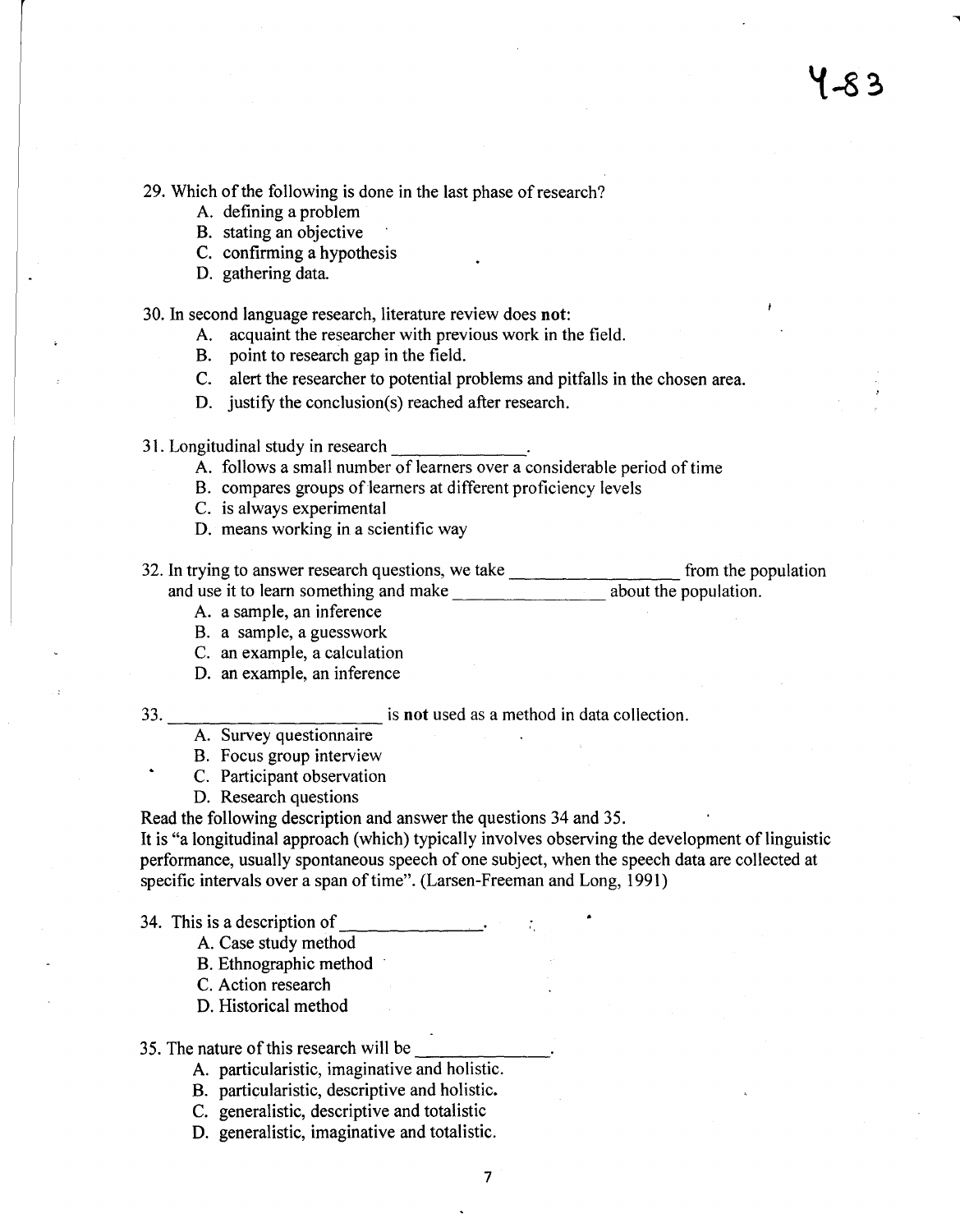### Part B

### Section I Content Questions (20 marks) Answer the following in the OMR sheet

- 36. Which of the following sentences can best be used to explain structural ambiguity?
	- A. I cut my finger with a knife.
	- B. Cathy knew that Amy helped David.
	- C. Tom believed that Lisa knew that Tina met David.
	- D. Jane bumped into a man with an umbrella.
- 37. The word formation process involved in the formation of verbs like *bottle, butter, chair, vacation* is \_\_\_\_\_\_\_\_\_\_.<br>A. derivation
	-
	- B. conversion
	- C. clipping
	- D. back formation

### *38. That is his dog.*

 $\mathbf{r}$ 

In the above sentence, the underlined word is an example of

- A. anaphora
- B. exophora
- C. lexical substitution
- D. dummy subject

39. The continuous reference to the variables of time, space, objects, persons, status in . communication by listener and speaker is called

- A. associative reference
- B. approximative reference
- C. deictic reference
- D. syntactic reference

40. Pick out the statement that is true of English pronunciation and/ or language.

- A. Schwa never gets an accent
- B. 'st' is never an onset consonant cluster
- C. The word 'object' has only one enunciation pattern
- D. '-ough' cluster is pronounced uniformly
- 41. One of the common compensatory strategies used by language learners in their communication is -------------- A. topic avoidance
	-
	- B. message abandonment
	- C. code-switching
	- D. contextualisation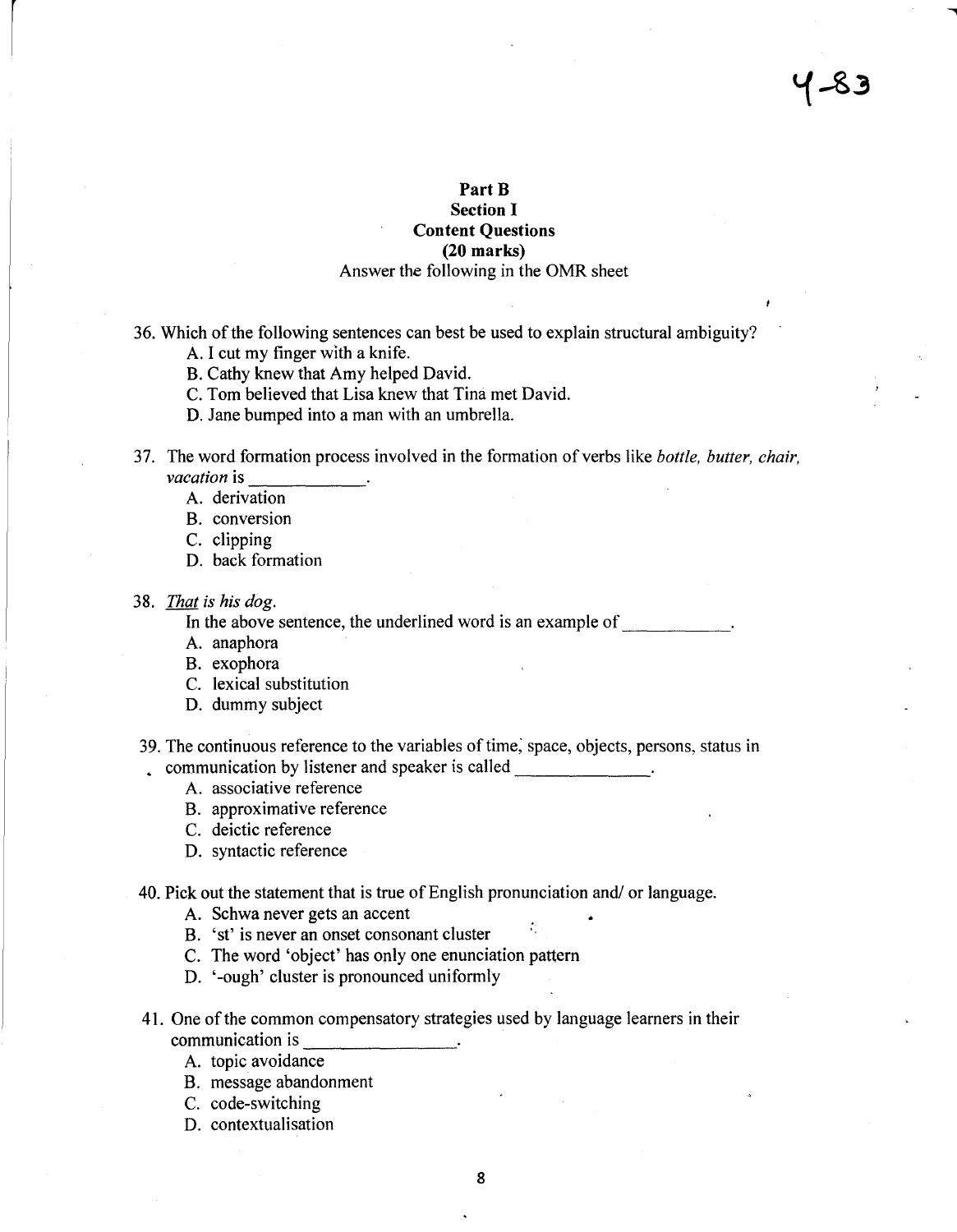.......

42. Consider the use of the tag in the following sentence: "Do this, na." This type of changing the language in an utterance to establish closer identity is called  $\frac{1}{\sqrt{1-\frac{1}{\sqrt{1-\frac{1}{\sqrt{1-\frac{1}{\sqrt{1-\frac{1}{\sqrt{1-\frac{1}{\sqrt{1-\frac{1}{\sqrt{1-\frac{1}{\sqrt{1-\frac{1}{\sqrt{1-\frac{1}{\sqrt{1-\frac{1}{\sqrt{1-\frac{1}{\sqrt{1-\frac{1}{\sqrt{1-\frac{1}{\sqrt{1-\frac{1}{\sqrt{1-\frac{1}{\sqrt{$ 

A. language shift

B. diversification

C. lexical borrowing

D. metaphorical switching

43. The language that generally provides the grammatical and phonological features in a pidgin is the

A. adstrate language

B. superstrate language

C. substrate language

D. standard language

# 44. A formality scale, one of the social dimensions useful in sociolinguistic analysis of interactions, relates to \_\_\_\_\_\_\_\_\_\_ \_

A. participant relationship

B. setting or type of interaction

C. topic of interaction

D. purpose of interaction

45. 'Reinforcement' is the most important part of \_\_\_\_\_\_\_\_\_\_\_\_\_\_.

A. Communicative language teaching

B. Suggestopedia

C. Audiolingual method of language teaching

D. Natural approach

46. The language use of second language learners; before they reach adequate proficiency with obvious first language influences is called \_\_\_\_\_\_\_\_\_\_.

A. minimal bilingualism

 $B. i + 1$ 

C. interlanguage

D. language transfer

47. In analysing a speech event, ethnography of speaking emphasizes its \_\_\_\_\_\_\_\_\_.

**Contract Contract** 

A. context of use

B. linguistic correctness

C. tonal implications

D. grammatical structure.

48. The language learning strategies of *Clarification, Inductive injerencing, Deductive reasoning, Practice and Memorisation* are \_\_\_\_\_ \_

A. cognitive strategies

B. metacognitive strategies

C. communicative strategies

D. interactive strategies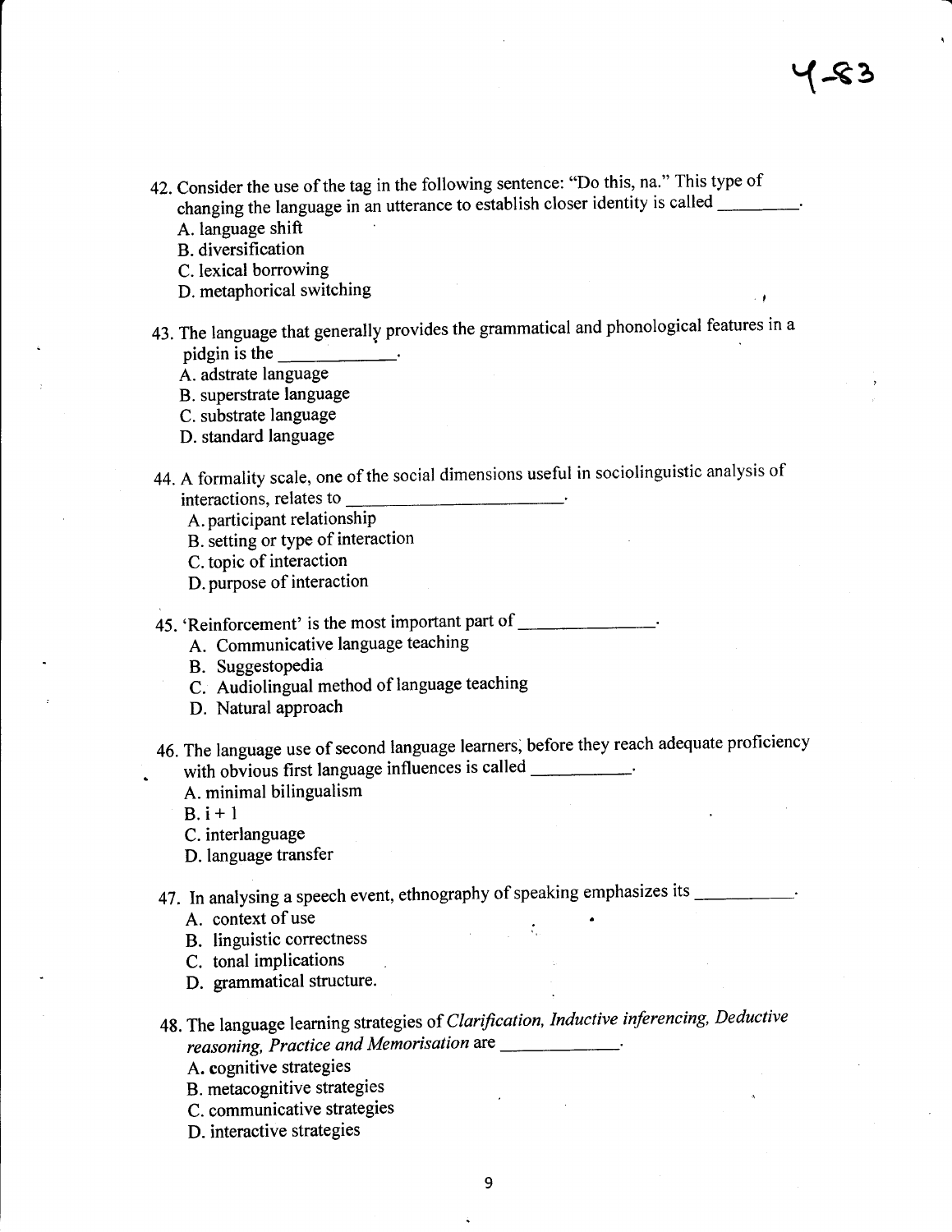49. Which of the following is a narrow-angled EAP course?

- A. A writing course offered to students of chemistry in collaboration with a chemistry faculty. '
- B. A writing course offered to students of humanities and social sciences by a writing teacher.
- C. A writing course offered to students by a writing teacher to improve their general writing skills.
- D. A course offered to students of law to improve their English grammar and sentence construction.
- 50. Which of the following is a collaborative text reconstruction task for L2 grammar instruction?
	- A. dictation
	- B. genre analysis
	- C. dictogloss
	- D. discourse analysis
- 51. " is a purposeful collection of student work that exhibits the student's efforts, progress, and achievements in one or more areas. The collection must include student participation in selecting contents, the criteria for judging merit, and evidence of student self-reflection." (Paulson et a1., 1991, p. 60) Which of the following fills the blank?
	- A. Alternative assessment
	- B. Testing
	- C. A portfolio
	- D. A record book

52. While developing a syllabus, environmental analysis is concerned with:

- A. learners, teachers and situation.
- B. content, format and assessment.
- C. learners, format and assessment.
- D. situation, content and teachers.
- 53. Needs analysis focuses on:
	- A. lacks, presentations and necessities.
	- B. lacks, wants, and necessities.
	- C. principles, learners and lacks.
	- D. content, lacks and wants.
- 54. There was an increased tendency towards standardisation of English spelling with:

Ŵ

- A. the Americanisation
- B. the Great vowel shift
- C. the i-mutation
- D. the advent of printing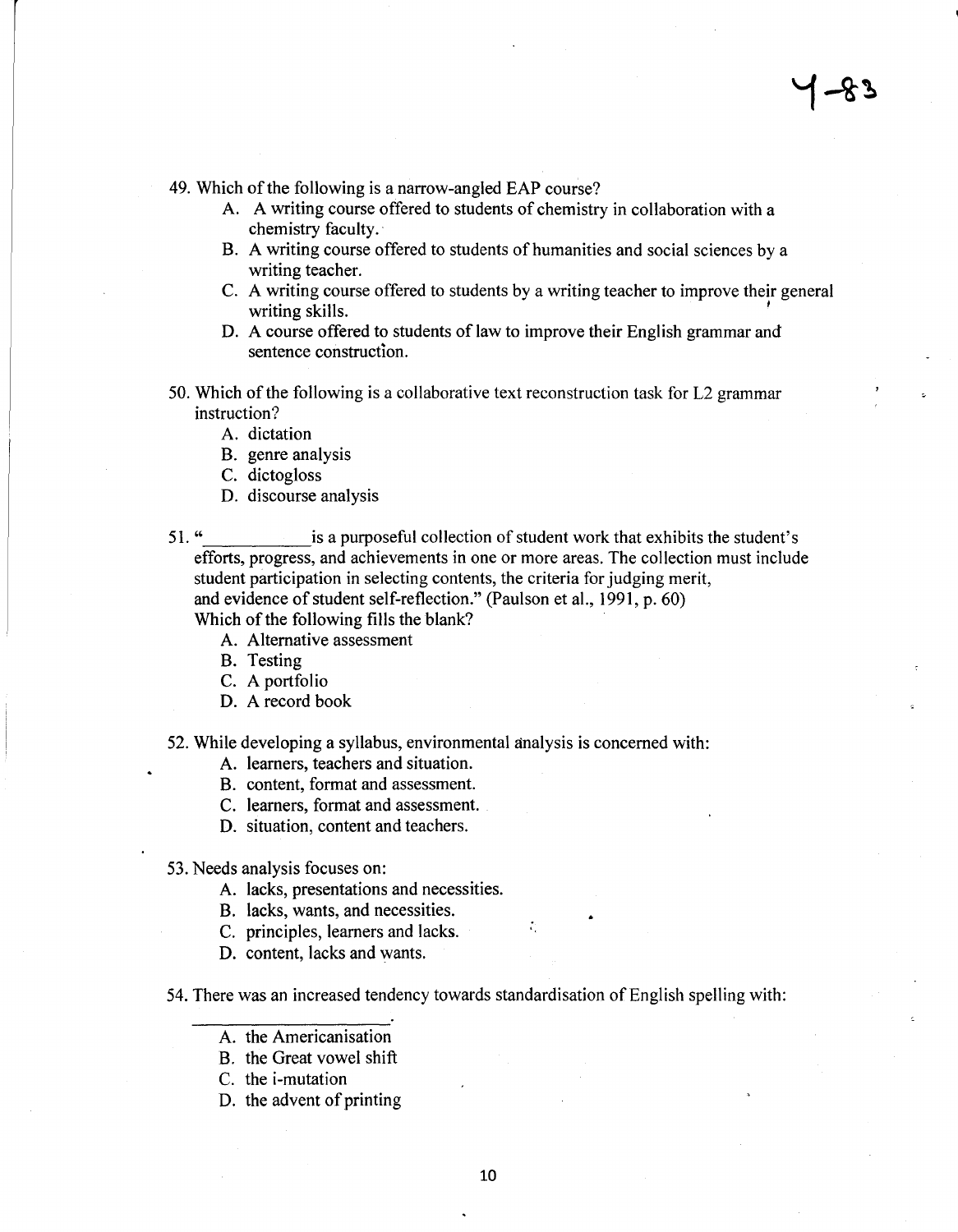...

55. The first English school in India under the East India Company was set up in \_\_\_ \_

- A. Madras
- B. Calcutta
- C. Bombay
- D. Surat

### Part B: SECTION II ESSAY QUESTIONS (15 marks)

Write your answer in the separate answer booklet provided.

Write an essay on any one of the following, giving suitable examples wherever necessary.

- 1. Discuss the need for interdisciplinary collaboration between English language teachers and subject specific teachers such as sociology, chemistry and physics.
- 2. Critically examine the role of blended learning for a language teaching course in the context of the global pandemic of COVID-19.
	- 3. Explore the connection between the two skills—reading and writing—and the ways of integrating these skills in a classroom. Use appropriate examples.
	- 4. What are the barriers to inclusive educahon, and what strategies may one employ to overcome them in an English language course?
	- 5. Do you believe that bilingual language teaching is appropriate at the UG level in India? Argue out your position presenting appropriate examples.
	- 6. Is the idea of introducing English as the medium at the primary level in India a politically motivated concept, or does it have pedagogic validity? Argue for your position with suitable illustrations.